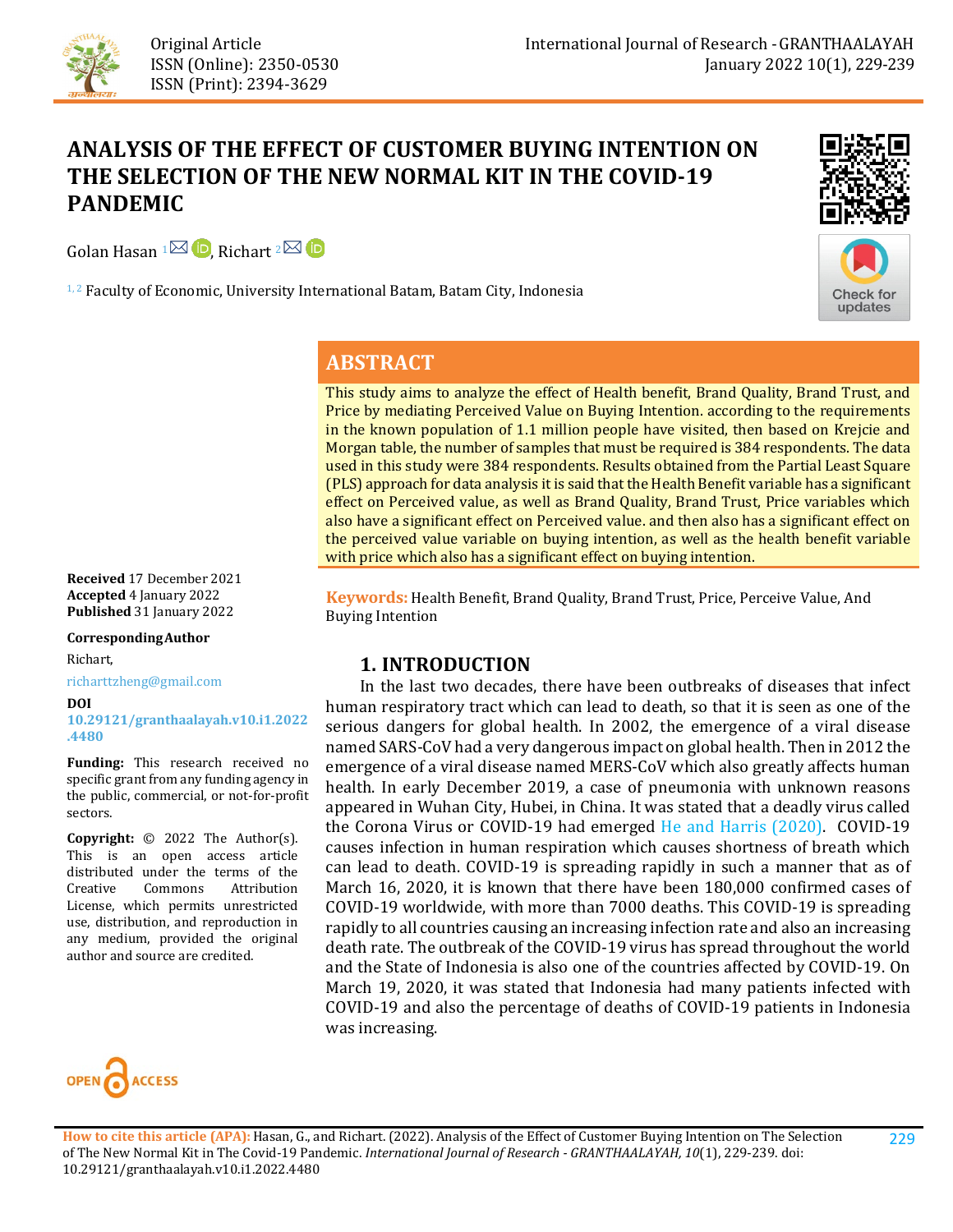| <b>Country</b>    | <b>Total Confirmed case</b> Total New Case |                               | <b>Total Death</b> | <b>Total New Death</b> |
|-------------------|--------------------------------------------|-------------------------------|--------------------|------------------------|
|                   |                                            | <b>South East-Asia Region</b> |                    |                        |
| Thailand          | 2518                                       | 45                            | 35                 | 2                      |
| India             | 7447                                       | 1035                          | 239                | 40                     |
| Indonesia         | 3512                                       | $\Omega$                      | 306                | $\Omega$               |
| <b>Srilanka</b>   | 197                                        | 7                             | 7                  | $\Omega$               |
| <b>Bangladesh</b> | 424                                        | 94                            | 27                 | 6                      |
| <b>Maldives</b>   | 19                                         | O                             | 0                  | 0                      |
| Myanmar           | 28                                         | 1                             | 3                  | $\Omega$               |
| <b>Nepal</b>      | 9                                          | O                             | 0                  | 0                      |
| <b>Bhutan</b>     | 5                                          | $\Omega$                      | $\Omega$           | $\Omega$               |
| Timor-Leste       | $\overline{2}$                             |                               | $\Omega$           | $\Omega$               |
| <b>Subtotal</b>   | 14161                                      | 1183                          | 617                | 48                     |

**Table 1 Number of Covid-19 Cases in Asian Countries 2020**

Source : (Kompas.com 2020) Indonesia

In preventing the transmission of the COVID-19 virus, the Government has also implemented healthy living and health protocols that must be adhered to by the community in order to reduce the percentage of the risk of contracting the COVID-19 virus in their daily lives and activities. The government urges the public to always wash their hands, use the New Normal Kit such as hand sanitizers, masks, and do social distancing. This is a Health Protocol that must be adhered to by the Indonesian people in order to prevent the possibility of spreading the COVID-19 virus [Spinelli](#page-10-0)  [and Pellino \(2020\).](#page-10-0) because it is the community's obligation to always maintain cleanliness and wear masks and New Normal Kit equipment, this causes the level of public demand for masks and other health equipment to increase. To meet the needs of public health, there are so many New Normal Kits that have their own brands that can meet the needs of the community in undergoing health protocols. The use of the New Normal Kit during the COVID-19 pandemic has triggered an increasing number of New Normal Kit products with different brands. So that the community can make decisions in choosing the health equipment they want to meet their health needs in undergoing health protocols.

### **2. LITERATURE REVIEW**

#### **Health Benefit on Perceived Value**

[Han and Hwang \(2013\)](#page-9-1) stated that the effect of Health Benefit on Perceived Value has a result that states it has a significant effect. This statement is also supported by [Chen and Hu \(2010\).](#page-8-0) which also has research results showing that Health Benefit has a significant effect on Perceived value. Research conducted by [Konuk \(2018\).](#page-9-2) The statement states that Health benefits can make consumers feel that they are getting more benefits.

H1: Health Benefit has a significant positive effect on Perceived value

#### **Brand Quality with Perceived Value**

[Chen and Chen \(2010\)](#page-8-1) states that the level of profit received by consumers is significantly influenced by brand quality. This statement is also supported by [Dewi](#page-9-3)  [\(2020\)](#page-9-3) with the results of his research which states that quality has a significant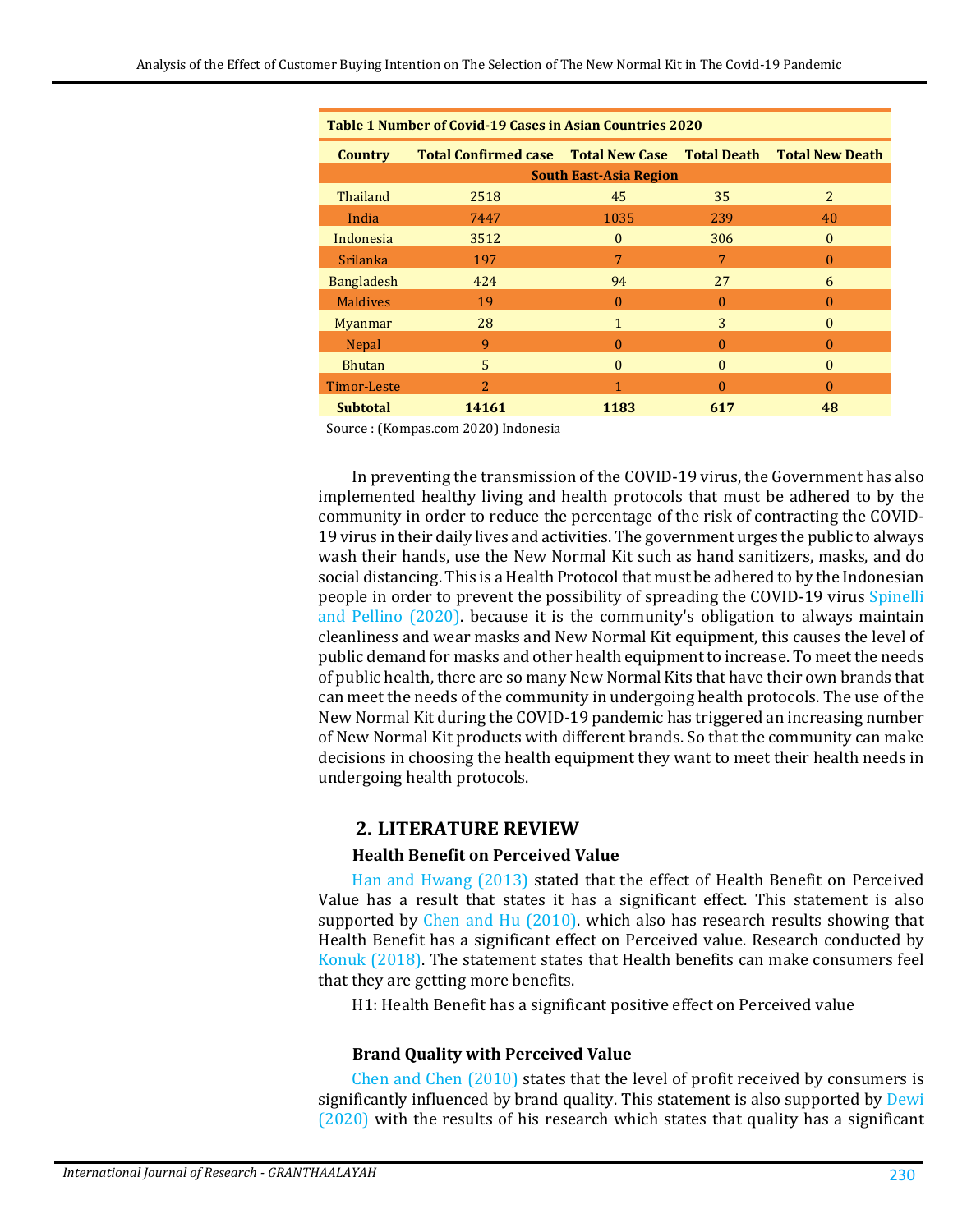effect on perceived value. The research conducted [Coelho et al. \(2020\),](#page-9-4) states that quality has a significant effect on the benefits received by consumers.

H2: Brand Quality has a significant positive effect on Perceived value

### **Brand Trust with Perceived Value**

[Ruan et al. \(2020\)](#page-10-1) stated that the influence of Brand trust on Perceived Value has results which state that it has a significant effect. This statement is also supported by [Choi and Lee \(2019\),](#page-8-2) who also have research results showing that trust has a significant effect on Perceived value. The research conducted by [Chae et](#page-8-3)  [al. \(2020\),](#page-8-3) states that consumer trust in a brand creates a value that is accepted by consumers.

H3: Brand Trust has a significant positive effect on Perceived value

### **Price with Perceived Value**

[Pandey et al. \(2020\)](#page-9-5) said that the relationship between Price and Perceived Value had a result which stated that it had a significant effect. This statement is also supported by [García-Acebrón et](#page-9-6) al. (2010) which also has research results showing that the price of a product has a significant effect on the perceived value received by consumers. The research conducted by [Ali and Bhasin \(2019\)](#page-8-4) states that the right price can make consumers feel that they get more benefits.

H4: Price has a significant positive effect on Perceived value

### **Perceived Value to Buying Intention**

García-Acebrón et al. (2010) states that the value received by consumers has a significant effect on consumers' purchase intentions. This statement is also supported by [Ali and Bhasin \(2019\)](#page-8-4) who also have research results showing that Perceived Value has a significant effect on Buying Intention. The research conducted by [Pandey et al. \(2020\)](#page-9-5) states that the benefits received by consumers will be a factor that influences their purchase intentions.

H5: Perceived Value has a significant positive effect on Buying Intention

### **Health Benefit with Buying Intention**

[Huang et al. \(2020\)](#page-9-7) stated that the health benefits perceived by consumers had an effect on purchase intentions. This statement is also supported by [Tudoran et al.](#page-10-2)  [\(2009\)](#page-10-2) which also has research results showing that Health benefits have a significant effect on Buying Intention. The research conducted by [Bower et al.](#page-8-5)  [\(2003\)](#page-8-5) states that Health Benefit is one of the factors that influence consumer buying intentions.

H6: Health Benefit has a significant positive effect on Buying Intention

## **Price with Buying Intention**

[Alford and Biswas \(2002\)](#page-8-6) stated that the influence of Price on Buying Intention has a result which states that it has a significant effect. This statement is also supported by [Lien et al. \(2015\)](#page-9-8) which also has research results showing that Price has a significant effect on Buying Intention. The research conducted by Katt and [Meixner \(2020\)](#page-9-9) states that price is one of the factors that significantly influences consumers' purchase intentions.

H7: Price has a significant positive effect on Buying Intention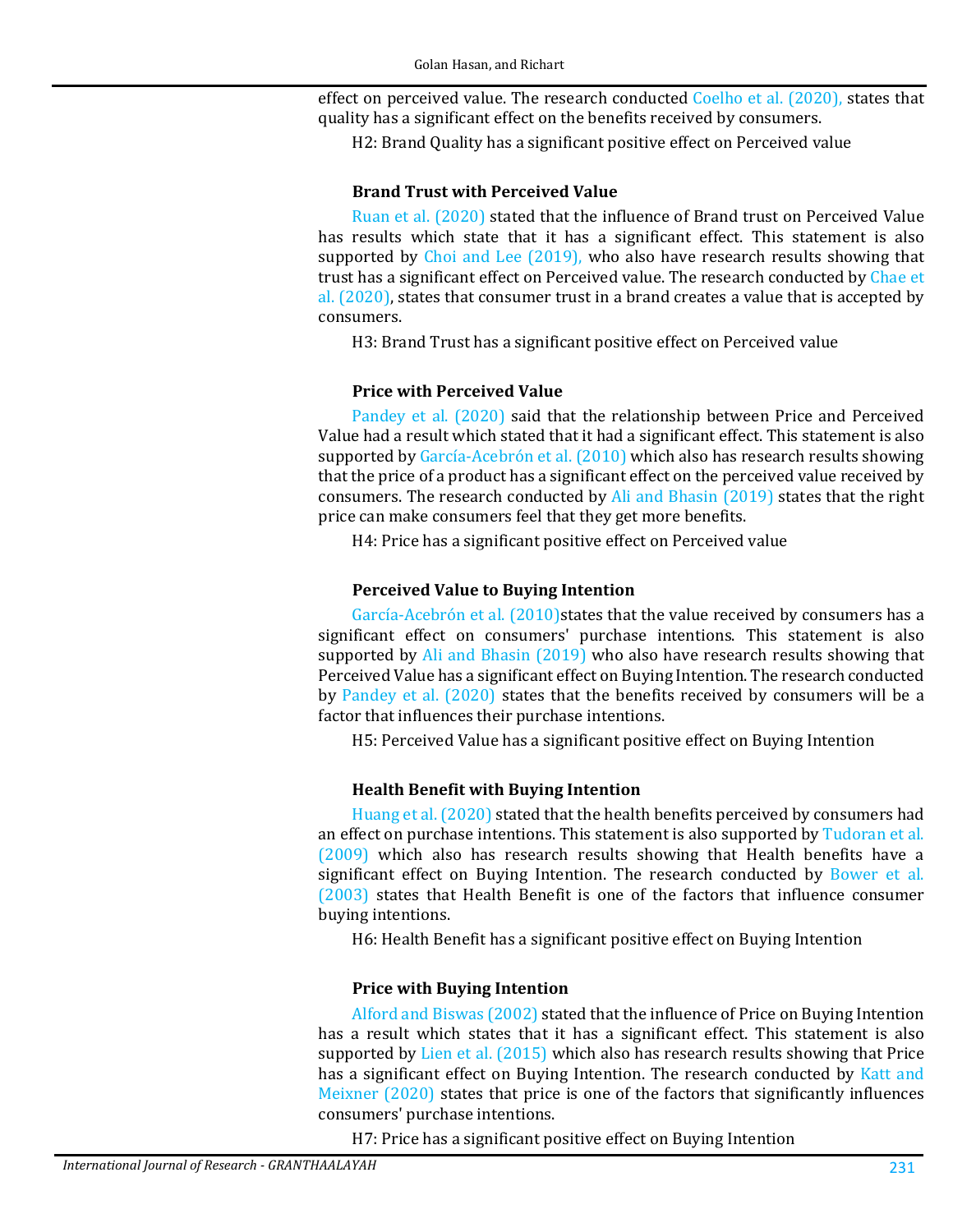



## **3. RESEARCH METHODS**

This research methodology uses sample data collection techniques carried out through surveys by utilizing digital in the form of questionnaires distributed online to get responses from respondents who are residents of Batam City, totaling 1.1 million people, which is then based on Krejcie and Morgan table, the number of samples or respondents who must be accepted as many as 384 respondents. Then the data generated from 384 respondents was processed through a partial Least Square (PLS) approach for data analysis. The object taken in the survey is the New Normal Kit with the brands of Dettol, Nuvo, Sensi, Antis and Grace. In an effective data collection process, namely through the distribution of questionnaires to respondents to find out the response of the target respondents to find data regarding the New Normal Kit chosen by the Batam City Community during the Covid-19 Pandemic.

## **4. RESULT AND DISCUSSION**

The demographic data below are obtained from the results of distributing online questionnaires to 384 respondents from the Batam City community through the distribution of online links.

| <b>Table 2 Characteristic of Respondent</b> |                |                |  |
|---------------------------------------------|----------------|----------------|--|
| <b>Variable</b>                             | <b>Amount</b>  | <b>Percent</b> |  |
| Gender                                      |                |                |  |
| Male                                        | 208            | 54,2           |  |
| Female                                      | 176            | 45,8           |  |
| Age                                         |                |                |  |
| <b>17-25 Years</b>                          | 347            | 90,4           |  |
| 26-35 Years                                 | 27             | 7              |  |
| <b>Education</b>                            |                |                |  |
| High School                                 | 311            | 81             |  |
| Bachelor's degree                           | 65             | 16,9           |  |
| Master's degree                             | 6              | 1,6            |  |
| Doctor's degree                             | $\overline{2}$ | 0,5            |  |
| <b>Income per Month</b>                     |                |                |  |
| Below Rp. 4,000,000                         | 102            | 26,6           |  |
| Rp. 4,000,000 - Rp. 6,000,000               | 236            | 61,4           |  |
| Rp. 6,500,000 - Rp. 8,500,000               | 36             | 9,4            |  |
| Above Rp. 8,500,000                         | 10             | 2,6            |  |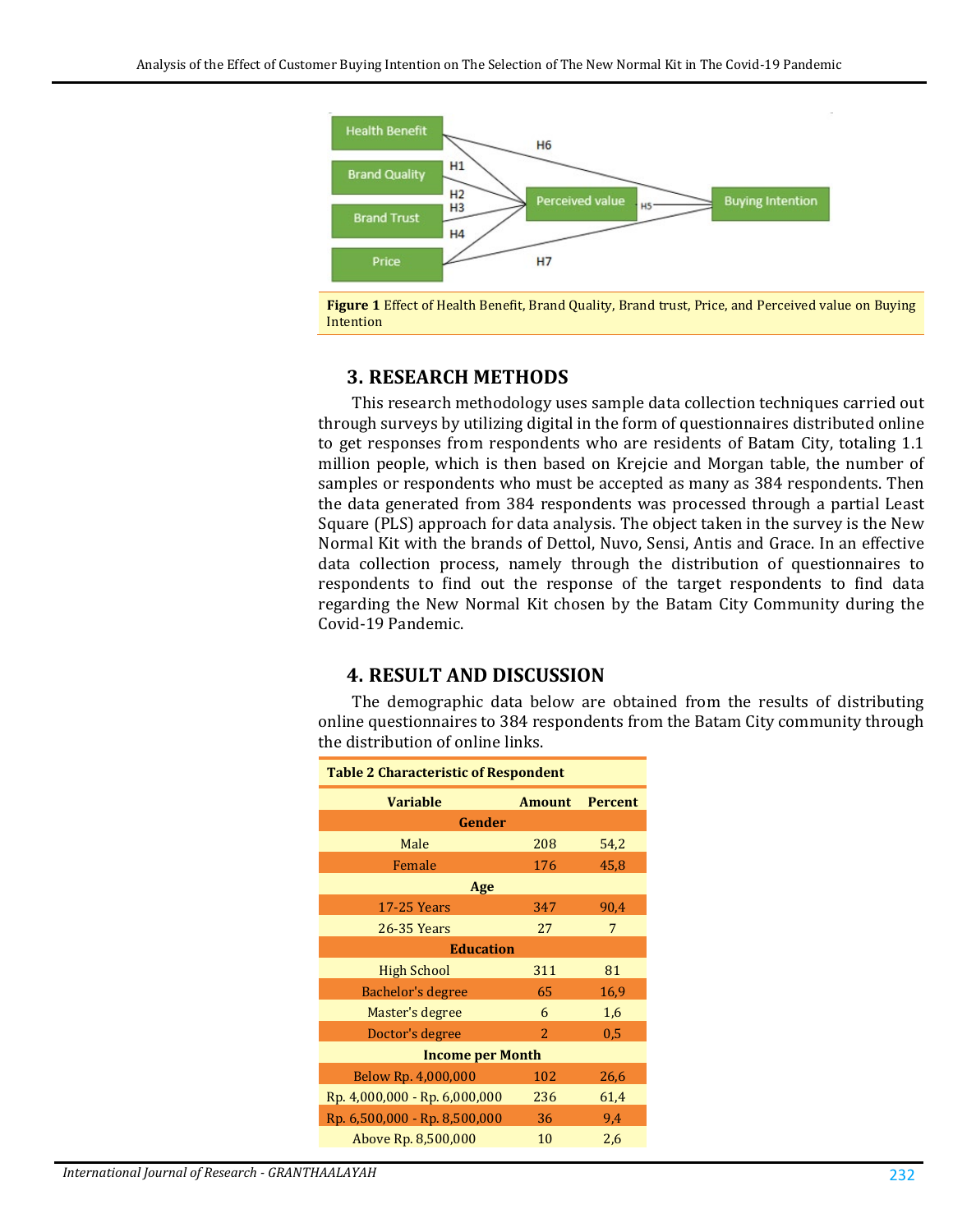| <b>Favorite New Normal Kit Brand</b> |     |      |  |  |
|--------------------------------------|-----|------|--|--|
| <b>Nuvo</b>                          | 123 | 32   |  |  |
| Sensi                                | 125 | 32,6 |  |  |
| Dettol                               | 95  | 24,7 |  |  |
| Grace                                | 41  | 10,7 |  |  |
|                                      |     |      |  |  |

Source: Primary Data Processed (2022)

Based on the results of the data collected, the conclusions from the results of the table above are as follows:

- 1) The result of the majority of Male respondent were 208 respondent (54.2%).
- 2) The result of the majority of respondent aged 17 25 Years were 347 respondent (90.4 %).
- 3) The result of the majority of high school education respondent were 311 respondent (81%).
- 4) The result of the majority of respondent who earn Rp. 4.000.000 Rp. 6.000.000 per month were 236 respondent (61.4%).
- 5) The result of the majority of Sensi that was respondent favorite New Normal Kit Brand were 125 respondent (32.6%).

The number of questions distributed through questionnaires is data obtained from previous research, all variables have 4 questions Sumi and [Kabir \(2018\),](#page-10-3) Because there are 6 variables, a total of 24 questions are formed [Jalilvand et al.](#page-9-10)  [\(2011\).](#page-9-10)

# **5. CMB TEST (COMMON METHOD BIASES)**

From the analysis of the SPSS 24.0 program, the result of the variance value is 46% which means the result is less than 50%, it means that there is no common method bias in this research.

# **6. VALIDITY AND RELIABILITY TEST**

in testing the data in this study using the PLS system which can test the validity and reliability data which can be determined from the outer loading value of each indicator whose value exceeds 0.6. then validity can also be determined through the value of Average Variance Extracted (AVE) which must show the value of each variable that exceeds 0.5. then the results will be declared significant if the results of the processed data show a t-statistic value more than 1.96 or a P-value below 0.05.

| <b>Table 3 Summary of Validity Test Result</b> |                  |                 |            |
|------------------------------------------------|------------------|-----------------|------------|
| <b>Variable</b>                                | <b>Indicator</b> | <b>Loadings</b> | <b>AVE</b> |
| <b>Buying Intention</b>                        | B <sub>I1</sub>  | 0.716           | 0.691      |
|                                                | B <sub>I2</sub>  | 0.927           |            |
|                                                | B <sub>I3</sub>  | 0.750           |            |
|                                                | <b>BI4</b>       | 0.910           |            |
| <b>Brand Quality</b>                           | <b>BQ1</b>       | 0.743           | 0.549      |
|                                                | BQ <sub>2</sub>  | 0.898           |            |
|                                                |                  | 0.857           |            |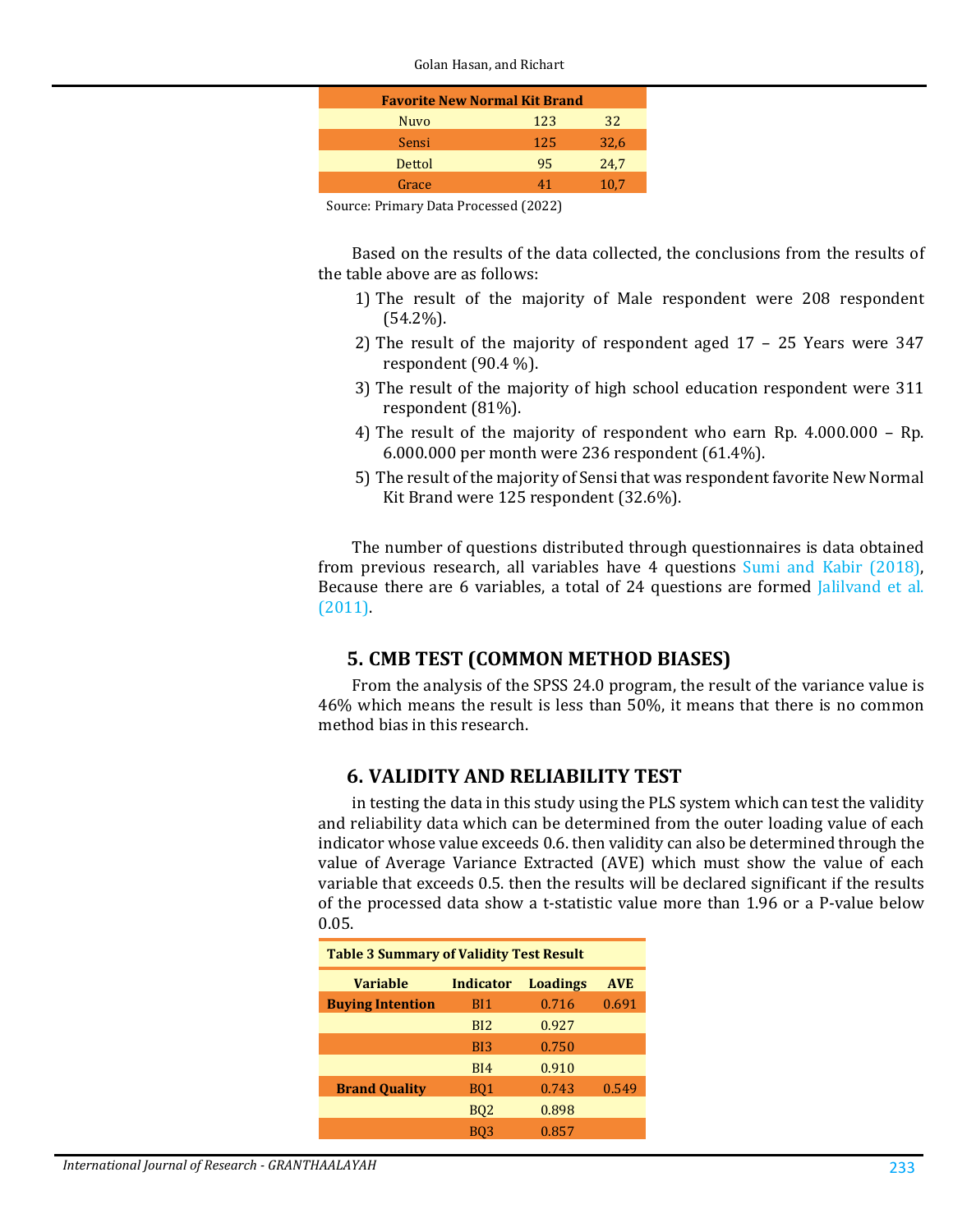|                        | BQ4              | 0.321 |       |
|------------------------|------------------|-------|-------|
| <b>Brand Trust</b>     | BT <sub>1</sub>  | 0.915 | 0.634 |
|                        | BT <sub>2</sub>  | 0.829 |       |
|                        | BT <sub>3</sub>  | 0.911 |       |
|                        | BT4              | 0.424 |       |
| <b>Health Benefit</b>  | HB1              | 0.853 | 0.670 |
|                        | H <sub>B2</sub>  | 0.751 |       |
|                        | H <sub>B</sub> 3 | 0.838 |       |
|                        | HB4              | 0.827 |       |
| <b>Price</b>           | P1               | 0.870 | 0.697 |
|                        | P <sub>2</sub>   | 0.797 |       |
|                        | P <sub>3</sub>   | 0.893 |       |
|                        | P <sub>4</sub>   | 0.774 |       |
| <b>Perceived Value</b> | PV <sub>1</sub>  | 0.874 | 0.695 |
|                        | PV <sub>2</sub>  | 0.753 |       |
|                        | PV <sub>3</sub>  | 0.822 |       |
|                        | PV <sub>4</sub>  | 0.880 |       |

Source: Primary Data Processed (2022)

In the Cronbach's Alpha test if the test results show a value above 0.05 then the data can be declared reliable and if Composite Reliability shows results that have a value that exceeds 0.7, then the data table can be declared reliable.

| <b>Table 4 Reliability Test Result</b> |                              |                         |  |
|----------------------------------------|------------------------------|-------------------------|--|
| <b>Variable</b>                        | <b>Composite Reliability</b> | <b>Cronbach's Alpha</b> |  |
| <b>Brand Quality</b>                   | 0.815                        | 0.701                   |  |
| <b>Brand Trust</b>                     | 0.866                        | 0.788                   |  |
| <b>Buying Intention</b>                | 0.898                        | 0.847                   |  |
| <b>Health Benefit</b>                  | 0.890                        | 0.835                   |  |
| <b>Perceived Value</b>                 | 0.901                        | 0.853                   |  |
| Price                                  | 0.902                        | 0.854                   |  |

Source: Primary Data Processed (2022)

based on the results above, shows the results of reliability and can it is said that all questions have a composite reliability above 0.7 so that declared reliable.

# **7. INNER MODEL TEST (STRUCTURAL MODEL)**

#### **Path Coefficient Test**

A relationship can be said to be significant with a significance level of 5%, if it has P-values below 0.05 or T-statistics more than 1.96. This test uses the path coefficient test and specific indirect effects.

| <b>Table 5 Summary of Path Coefficients Test Result</b> |                    |                |                    |
|---------------------------------------------------------|--------------------|----------------|--------------------|
| <b>Variable</b>                                         | <b>T-Statistic</b> | <b>P-Value</b> | <b>Explanation</b> |
| <b>Brand Quality-&gt; Percevied Value</b>               | 2.814              | 0.006          | Significant        |
| <b>Brand Trust-&gt; Perceived Value</b>                 | 2.389              | 0.002          | Significant        |
| <b>Health Benefit-&gt; Buying Intention</b>             | 2.896              | 0.004          | Significant        |
| Health Benefit-> Perceived Value                        | 13.664             | 0.000          | <b>Significant</b> |
| <b>Perceived Value-&gt; Buying Intention</b>            | 6.518              | 0.000          | Significant        |
| <b>Price-&gt; Buying Intention</b>                      | 5.353              | 0.000          | Significant        |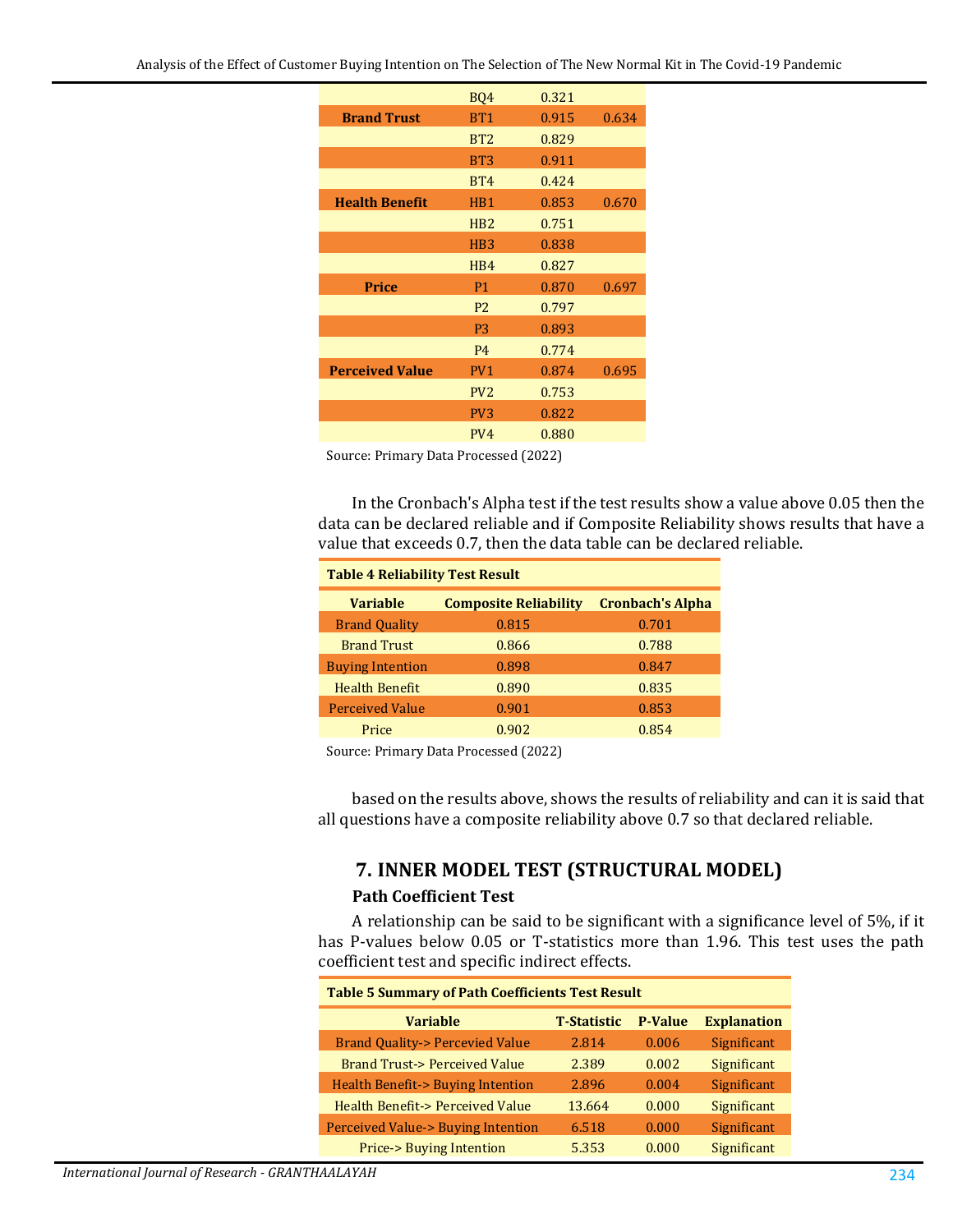Price-> Perceived Value 2.611 0.009 Significant

Source: Primary Data Processed (2022)

#### **Hypothesis 1**

H1 : Health Benefit Affects Perceived Value

The results of the direct influence test in the table above show the Health Benefit variable The Perceived Value has a significant effect as seen from the tstatistics value of 13.664 and with a P-Value of 0.000. The results of this test are in line with research from [Chen and Hu \(2010\)](#page-8-0) an[d Han and Hwang \(2013\).](#page-9-1)

### **Hypothesis 2**

#### H2 : Brand Quality Affects Perceived Value

The results of the direct influence test in the table above show the Brand Quality variable The Perceived Value has a significant effect as seen from the tstatistics value of 2.814 and with a P-Value of 0.006. The results of this test are in line with research from [Chen and Hu \(2010\)](#page-8-0) and [Coelho et al. \(2020\).](#page-9-4)

### **Hypothesis 3**

H3 : Brand Trust Affects Perceived Value

The results of the direct influence test in the table above show the Brand Trust variable The Perceived Value has a significant effect as seen from the tstatistics value of 2.389 and with a P-Value of 0.002. The results of this test are in line with research from [Chae et al. \(2020\)](#page-8-3) an[d Ruan et al. \(2020\).](#page-10-1)

#### **Hypothesis 4**

H4 : Price Affects Perceived Value

The results of the direct influence test in the table above show the Price variable The Perceived Value has a significant effect as seen from the tstatistics value of 2.611 and with a P-Value of 0.009. The results of this test are in line with research from [Pandey et al. \(2020\)](#page-9-5) an[d García-Acebrón et al. \(2010\).](#page-9-6)

#### **Hypothesis 5**

H5 : Perceived Value Affects Buying Intention

The results of the direct influence test in the table above show the Perceived Value variable The Buying Intention has a significant effect as seen from the tstatistics value of 6.518 and with a P-Value of 0.000. The results of this test are in line with research from [Pham et al. \(2018\)](#page-10-4) and [Jalilvand et al. \(2011\).](#page-9-10)

#### **Hypothesis 6**

H6 : Health Benefit Affects Buying Intention

The results of the direct influence test in the table above show the Health Benefit variable The Buying Intention has a significant effect as seen from the tstatistics value of 2.896 and with a P-Value of 0.004. The results of this test are in line with research from [Jalilvand et al. \(2011\)](#page-9-10) and [Tudoran et al. \(2009\).](#page-10-2)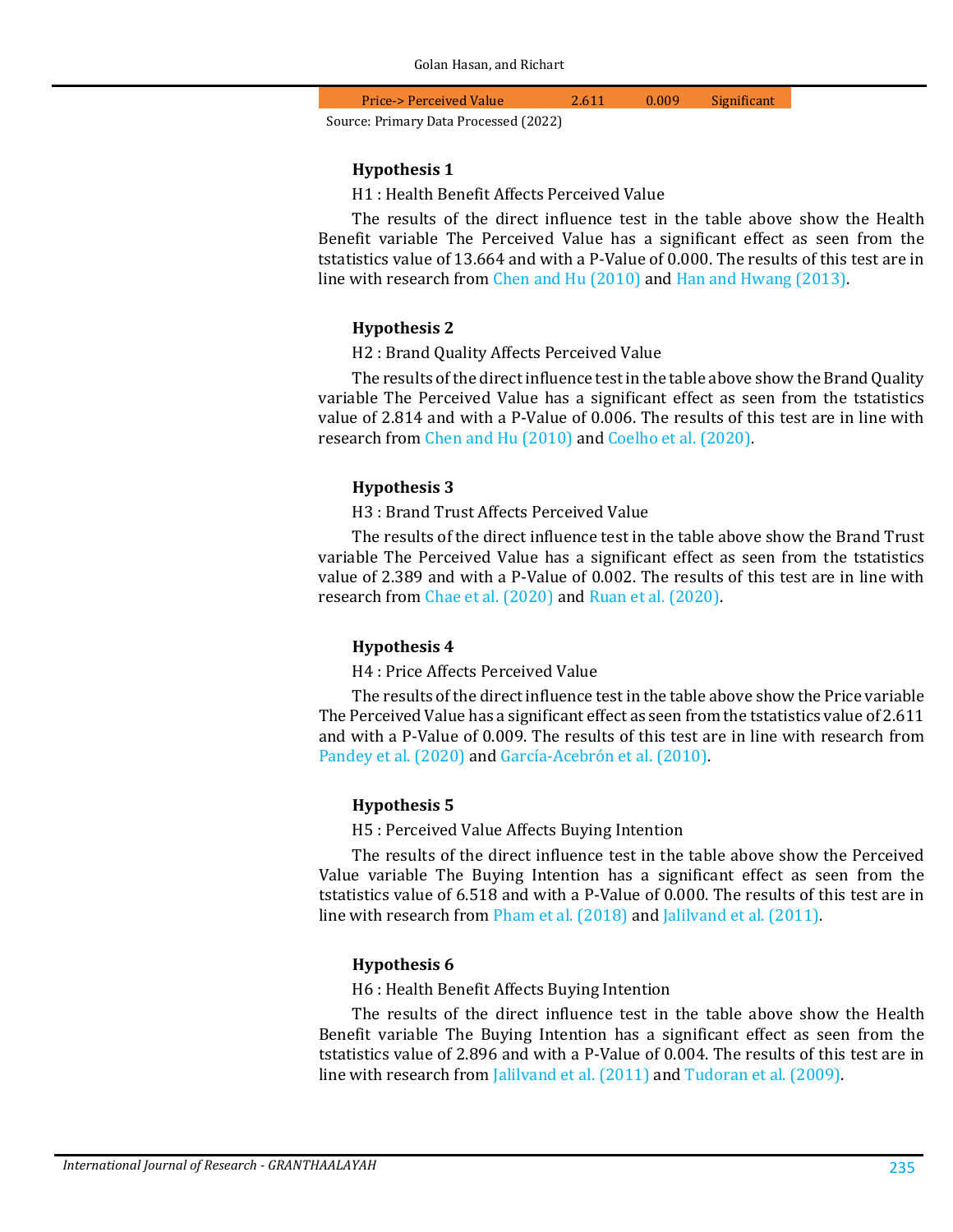### **Hypothesis 7**

#### H7 : Price Affects Buying Intention

The results of the direct influence test in the table above show the Price variable The Buying Intention has a significant effect as seen from the tstatistics value of 5.353 and with a P-Value of 0.000. The results of this test are in line with research from [Sumi and Kabir \(2018\)](#page-10-3) and [Calvo-Porral and Lévy-Mangin \(2017\).](#page-8-7)

| <b>Table 6 Indirect Effect Test Result</b>    |                    |                |                        |
|-----------------------------------------------|--------------------|----------------|------------------------|
| <b>Variable</b>                               | <b>T-Statistic</b> | <b>P-Value</b> | <b>Explanation</b>     |
| <b>Brand Quality-&gt; Buying Intention</b>    | 1.485              | 0.138          | <b>Not Significant</b> |
| <b>Brand Trust-&gt; Buying Intention</b>      | 1.256              | 0.210          | <b>Not Significant</b> |
| <b>Health Benefit-&gt; Buying Intention</b>   | 5.020              | 0.000          | Significant            |
| <b>Price-&gt; Buying Intention</b>            | 2.589              | 0.010          | Significant            |
| 1.60003<br>$\sim$<br>$\mathbf{r}$<br><u>.</u> |                    |                |                        |

Source: Primary Data Processed (2022)

This test shows that the Brand Quality variable has an indirect effect on Buying Intention showing a t-statistic value of 1.485 and a p-value of 0.138, so it can be stated that it has no significant effect on advertising, as well as the brand trust variable that has an indirect effect on buying intention. which shows the results of the t-statistic value of 1.256 and also the p-value of 0.210 which can be stated to have no significant effect. However, the Health benefit variable that indirectly affects Buying Intention shows the results of a t-statistic value of 5.020 and a p-value of 0.000 which can be stated that the two variables have a significant effect, as well as the price variable which has an indirect effect on Buying. Intention which shows the results of the T-statistic value of 2.589 and the p-value of 0.010 which can be stated that the two variables have a significant effect.

# **8. R SQUARE TEST**

This test has the aim of testing the relationship between independent variable, mediating variable and dependent variable. Seen in the [Table 7](#page-7-0) results from each variable.

<span id="page-7-0"></span>

| <b>Table 7 R Aquare Adjusted</b>      |                          |  |
|---------------------------------------|--------------------------|--|
| <b>Variable</b>                       | <b>R</b> Square Adjusted |  |
| <b>Buying Intention</b>               | 0.946                    |  |
| <b>Perceived Value</b><br>0.984       |                          |  |
| Source: Primary Data Processed (2022) |                          |  |

## **9. QUALITY INDEX TEST**

In the Gof test can find out the quality of a good index Using the formula GoF  $=$ Common x R2, where Common is the average of AVE(community) and R2 is the average of R square, then the calculation of GoF test =  $0.656 \times 0.965$  produces 0.63304 (> 0.36), so it is stated that this research model belongs to the large outcome group (GoF Large) [Hair et al. \(2020\).](#page-9-11)

## **10. CONCLUSIONS**

The purpose of this research is to have an understanding of the buying intention of a New Normal Kit brand during the COVID-19 pandemic. The conclusion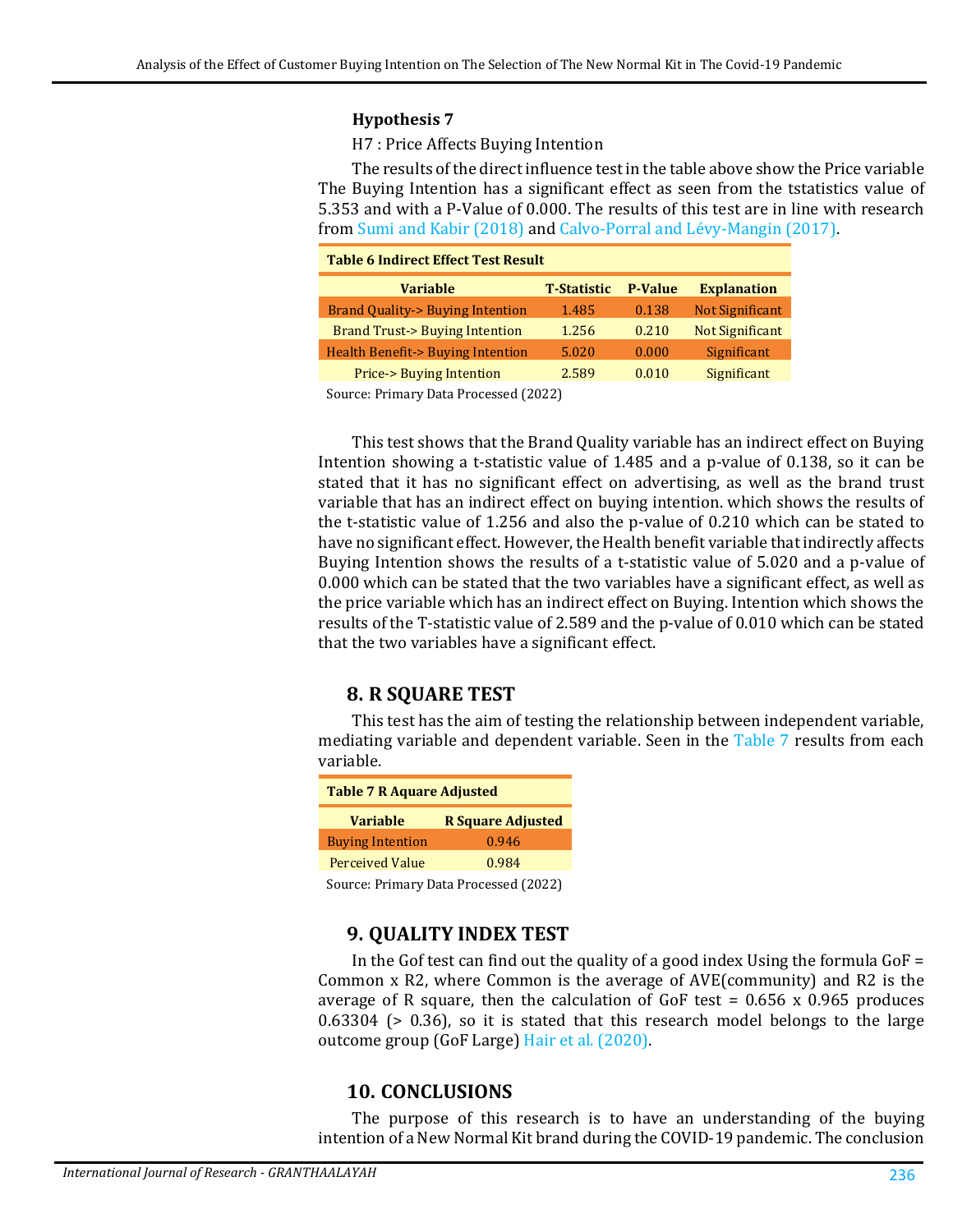in this study states that Health Benefit has a significant effect on Perceived Value, Brand Quality has a significant effect on Perceived Value, Bran Trust has a significant effect on Perceived Value, Price has a significant effect on Perceived Value, then Perceived Value also has a significant effect on Buying Intention, Health Benefit also has a significant effect on Buying Intention and so does Price which also has a significant effect on Buying Intent. it can be concluded that health benefits can affect the value of benefits received by consumers, as well as quality, trustworthiness and price, then also perceived value that can affect consumers' purchase intentions as well as health benefits and prices received by consumers can also affect their purchase intentions. The limitations of this study are that it only uses a limited object, and also hopes that subsequent observations can consider questions that do not valid not to be used in further research but can be add variable questions certain variables in order to be able to strengthen a variable. then it is also recommended that in the next research it can add a sample of the New Normal Kit brand which will be studied and can also add the trust variable as an intervening variable which then affects the dependent variable Buying Intention.

# <span id="page-8-6"></span>**REFERENCES**

- (Jalilvand et al., 2011) Alford, B. L., & Biswas, A. (2002). The effects of discount level, price consciousness and sale proneness on consumers' price perception and behavioral intention. Journal of Business Research, 55(9), 775-783. Retrieved from [https://doi.org/10.1016/S0148-2963\(00\)00214-9](https://doi.org/10.1016/S0148-2963(00)00214-9)
- <span id="page-8-4"></span>Ali, A., & Bhasin, J. (2019). Understanding Customer Repurchase Intention in Ecommerce : Role of Perceived Price, Delivery Quality, and Perceived Value. Jindal Journal of Business Research, 8(2), 142-157. Retrieved from <https://doi.org/10.1177/2278682119850275>
- <span id="page-8-5"></span>Bower, J. A., Saadat, M. A., & Whitten, C. (2003). Effect of liking, information and consumer characteristics on purchase intention and willingness to pay more for a fat spread with a proven health benefit. Food Quality and Preference,  $14(1)$ , 65-74. Retrieved from https://doi.org/10.1016/S0950[https://doi.org/10.1016/S0950-](https://doi.org/10.1016/S0950-3293(02)00019-8) [3293\(02\)00019-8](https://doi.org/10.1016/S0950-3293(02)00019-8)
- <span id="page-8-7"></span>Calvo-Porral, C., & Lévy-Mangin, J. P. (2017). Store brands' purchase intention : Examining the role of perceived quality. European Research on Management<br>and Business Economics, 23(2), 90-95. Retrieved from and Business Economics, 23(2), 90-95. Retrieved from <https://doi.org/10.1016/j.iedeen.2016.10.001>
- <span id="page-8-3"></span>Chae, H., Kim, S., Lee, J., & Park, K. (2020). Impact of product characteristics of limited edition shoes on perceived value, brand trust, and purchase intention ; focused on the scarcity message frequency. Journal of Business<br>Research, 20(November), 398-406. Retrieved from 120(November), <https://doi.org/10.1016/j.jbusres.2019.11.040>
- <span id="page-8-1"></span>Chen, C. F., & Chen, F. S. (2010). Experience quality, perceived value, satisfaction and behavioral intentions for heritage tourists. Tourism Management, 31(1), 29- 35. Retrieved from <https://doi.org/10.1016/j.tourman.2009.02.008>
- <span id="page-8-0"></span>Chen, P. T., & Hu, H. H. (2010). The effect of relational benefits on perceived value in relation to customer loyalty : An empirical study in the Australian coffee outlets industry. International Journal of Hospitality Management, 29(3), 405-412. Retrieved from <https://doi.org/10.1016/j.ijhm.2009.09.006>
- <span id="page-8-2"></span>Choi, E., & Lee, K. C. (2019). Effect of trust in domain-specific information of safety, brand loyalty, and perceived value for cosmetics on purchase intentions in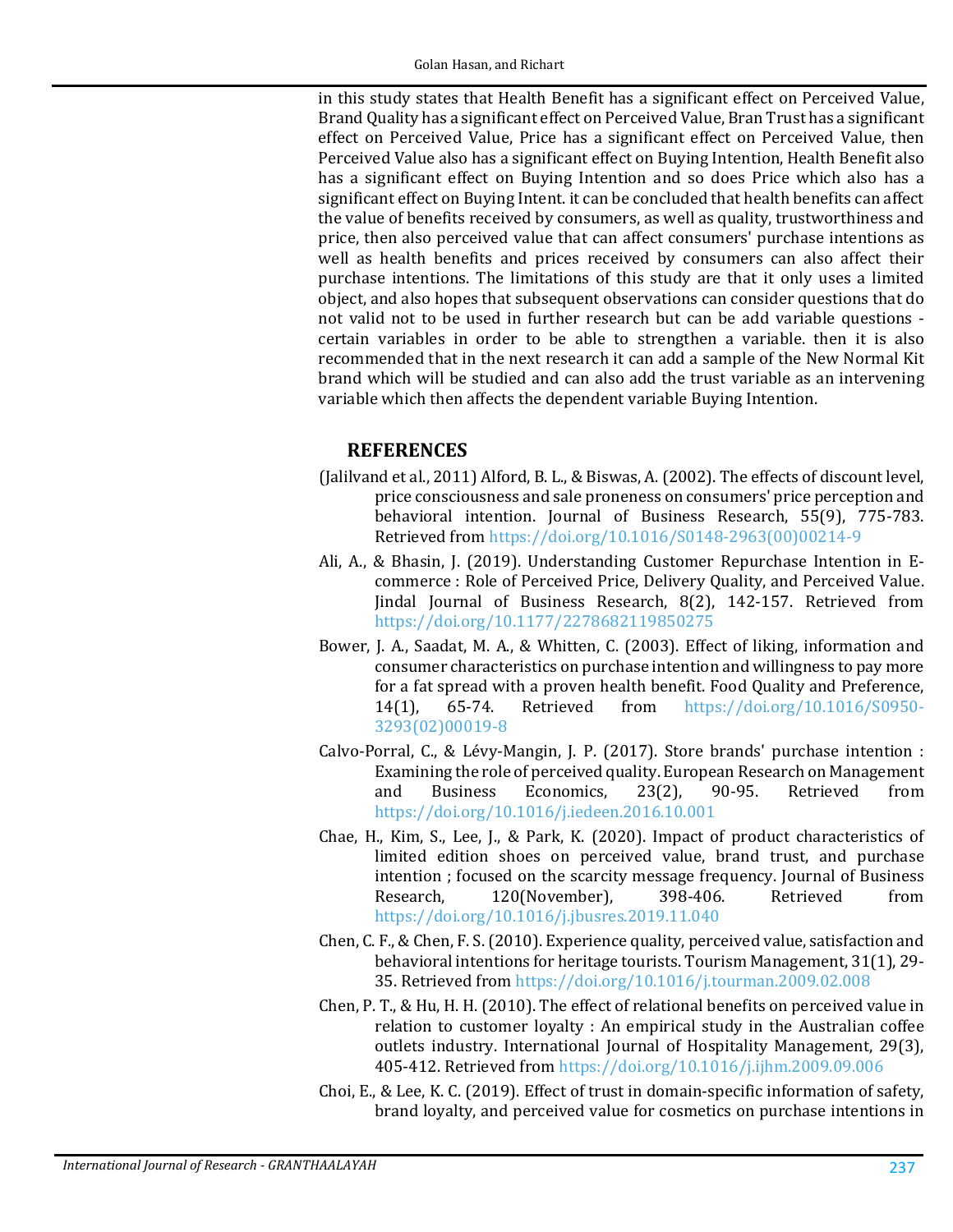mobile e-commerce context. Sustainability (Switzerland), 11(22). Retrieved from <https://doi.org/10.3390/su11226257>

- <span id="page-9-4"></span>Coelho, F. J. F., Bairrada, C. M., & de Matos Coelho, A. F. (2020). Functional brand qualities and perceived value : The mediating role of brand experience and brand personality. Psychology and Marketing, 37(1), 41-55. Retrieved from <https://doi.org/10.1002/mar.21279>
- <span id="page-9-3"></span>Dewi, V. F. (2020). Analisis Pengaruh Reputation dan Satisfaction Terhadap Purchase Intention pada Website Travelling. <http://repository.uib.ac.id/2108/>
- <span id="page-9-6"></span>García-Acebrón, C., Vázquez-Casielles, R., & Iglesias, V. (2010). The effect of perceived value and switching barriers on customer price tolerance in industrial energy markets. Journal of Business-to-Business Marketing,<br>17(4), 317-335. Retrieved from  $17(4)$ ,  $317-335$ . Retrieved from <https://doi.org/10.1080/10517121003620704>
- <span id="page-9-11"></span>Hair, J. F., Howard, M. C., & Nitzl, C. (2020). Assessing measurement model quality in PLS-SEM using confirmatory composite analysis. Journal of Business<br>Research, 109(November 2019), 101-110. Retrieved from 109(November <https://doi.org/10.1016/j.jbusres.2019.11.069>
- <span id="page-9-1"></span>Han, H., & Hwang, J. (2013). Multi-dimensions of the perceived benefits in a medical hotel and their roles in international travelers' decision-making process. International Journal of Hospitality Management, 35, 100-108. Retrieved from <https://doi.org/10.1016/j.ijhm.2013.05.011>
- <span id="page-9-0"></span>He, H., & Harris, L. (2020). The impact of Covid-19 pandemic on corporate social responsibility and marketing philosophy. Journal of Business Research, 116, 176-182. Retrieved from <https://doi.org/10.1016/j.jbusres.2020.05.030>
- <span id="page-9-7"></span>Huang, L., Bai, L., & Gong, S. (2020). The effects of carrier, benefit, and perceived trust in information channel on functional food purchase intention among Chinese consumers. Food Quality and Preference, 81, 103854. Retrieved from <https://doi.org/10.1016/j.foodqual.2019.103854>
- Hyun, S. S., & Han, H. (2012). A model of a patron's innovativeness formation toward a chain restaurant brand. International Journal of Contemporary Hospitality<br>Management, 24(2), 175-199. Retrieved from Management, <https://doi.org/10.1108/09596111211206141>
- <span id="page-9-10"></span>Jalilvand, M. R., Samiei, N., & Mahdavinia, S. H. (2011). The Effect of Brand Equity Components on Purchase Intention : International Business and Management, 2(2), 149-158.
- <span id="page-9-9"></span>Katt, F., & Meixner, O. (2020). Is it all about the price ? An analysis of the purchase intention for organic food in à discount setting by means of structural<br>equation modeling. Foods, 9(4), 1-13. Retrieved from equation modeling. Foods, 9(4), 1-13. Retrieved from <https://doi.org/10.3390/foods9040458>
- <span id="page-9-2"></span>Konuk, F. A. (2018). The role of store image, perceived quality, trust and perceived value in predicting consumers' purchase intentions towards organic private label food. Journal of Retailing and Consumer Services, 43(April), 304-310. Retrieved from <https://doi.org/10.1016/j.jretconser.2018.04.011>
- <span id="page-9-8"></span>Lien, C. H., Wen, M. J., Huang, L. C., & Wu, K. L. (2015). Online hotel booking: The effects of brand image, price, trust and value on purchase intentions. Asia<br>Pacific Management Review. 20(4). 210-218. Retrieved from Management Review,  $20(4)$ , 210-218. <https://doi.org/10.1016/j.apmrv.2015.03.005>
- <span id="page-9-5"></span>Pandey, N., Tripathi, A., Jain, D., & Roy, S. (2020). Does price tolerance depend upon the type of product in e-retailing ? Role of customer satisfaction, trust,